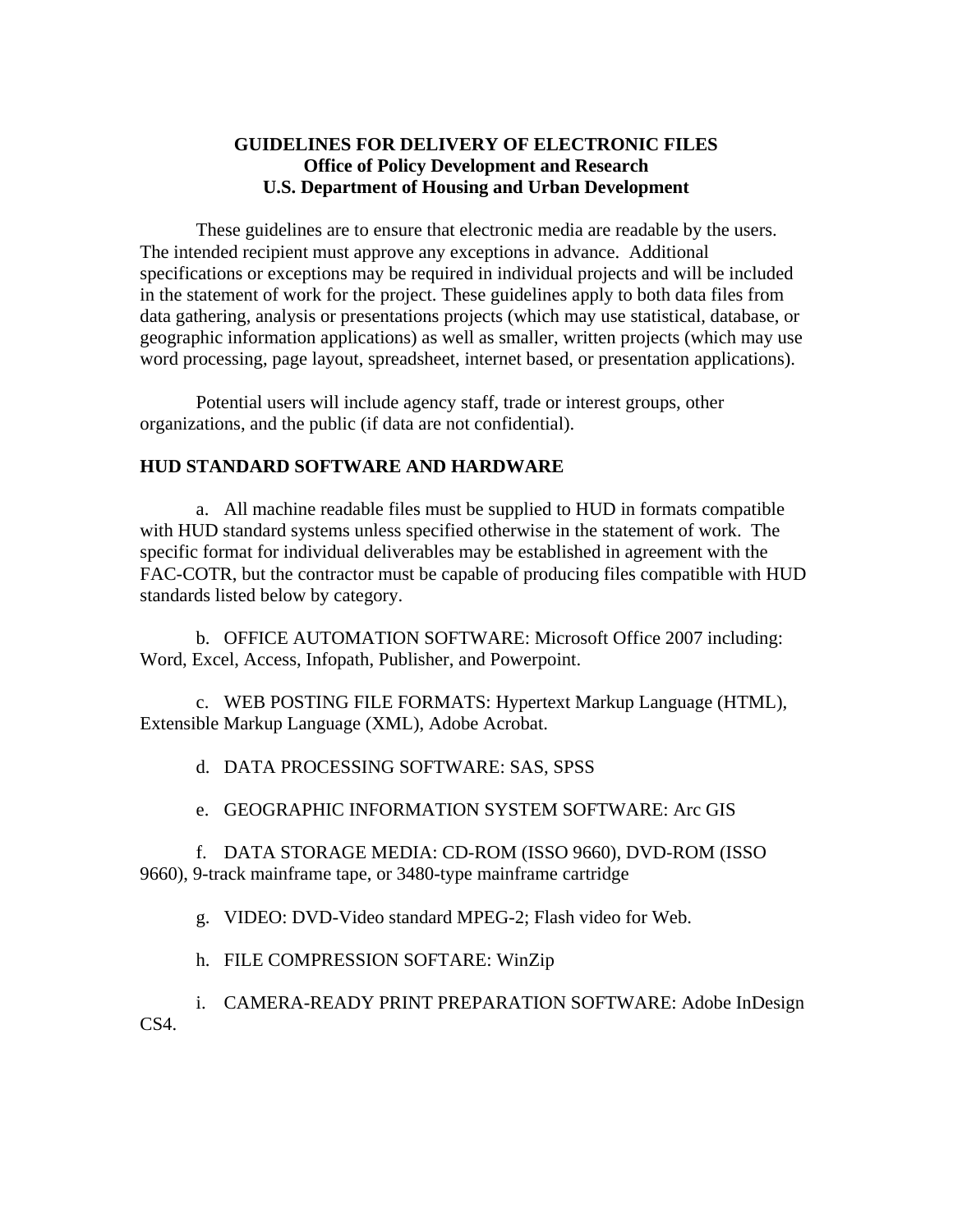### **REQUIREMENTS FOR DATA FILES**

a. Three items must be delivered in electronic format: Data, Documentation, and Computer code for reading, labeling, and formatting the data. The documentation must also be provided on paper (two copies).

b. For files intended for use on PCs, self-extracting compressed format is optional. If a file is delimited by commas and quotes, no field may be entirely blank, so, " ", or 0, are acceptable (some spreadsheets and other software skip blank fields in comma-delimited files). The internet (via e-mail or any other method) may not be used for transmission of final versions, nor for private data, since it may introduce unnoticed errors, and is not wholly private.

c. For Mainframe (9-track): ASCII or EBCDIC files. No compression is allowed. Each record type must be fixed format. Blocks must be less than 32,768 characters per block so a variety of systems can read the data. No multi-reel files are allowed unless they are ASCII labeled.

d. Illustrations and other figures shall be submitted both in the original program format for the originating software and in universal formats usable by HUD standard software and equipment.

e. Media must be affixed with an external sticker listing: Title of data, Contact person(s), Date of preparation, Software Format (if mainframe, show characters per record and per block). For example: Shelter Occupant Survey, 1999, P. Burke, rev. May 4, 2000, ASCII 88 char/record, 8800 char/block.

f. Documentation must include a title page, with the same items as the sticker, plus: Company name, project director, Contract number, Stage of processing (preliminary, final, revised, etc.), 150-250 word abstract, Weighted and unweighted control totals (so users know the size, and can check their own runs), and Table of Contents for the rest of the documentation. All should be understandable by members of the public who are not familiar with the project. This page will usually become a "README" file for the public.

g. Documentation must include a bibliography of reports produced by the project.

h. Documentation must include for each field: name, position, definition or explanation if needed, meaning of any codes, presence of any errors or mis-codes if known.

i. Documentation must include a description of EVERY step in processing, including sampling process, call-back process, training of people who collected the data, data entry, treatment of missing data and outliers, weighting and any other significant steps (if lengthy, include one page overview).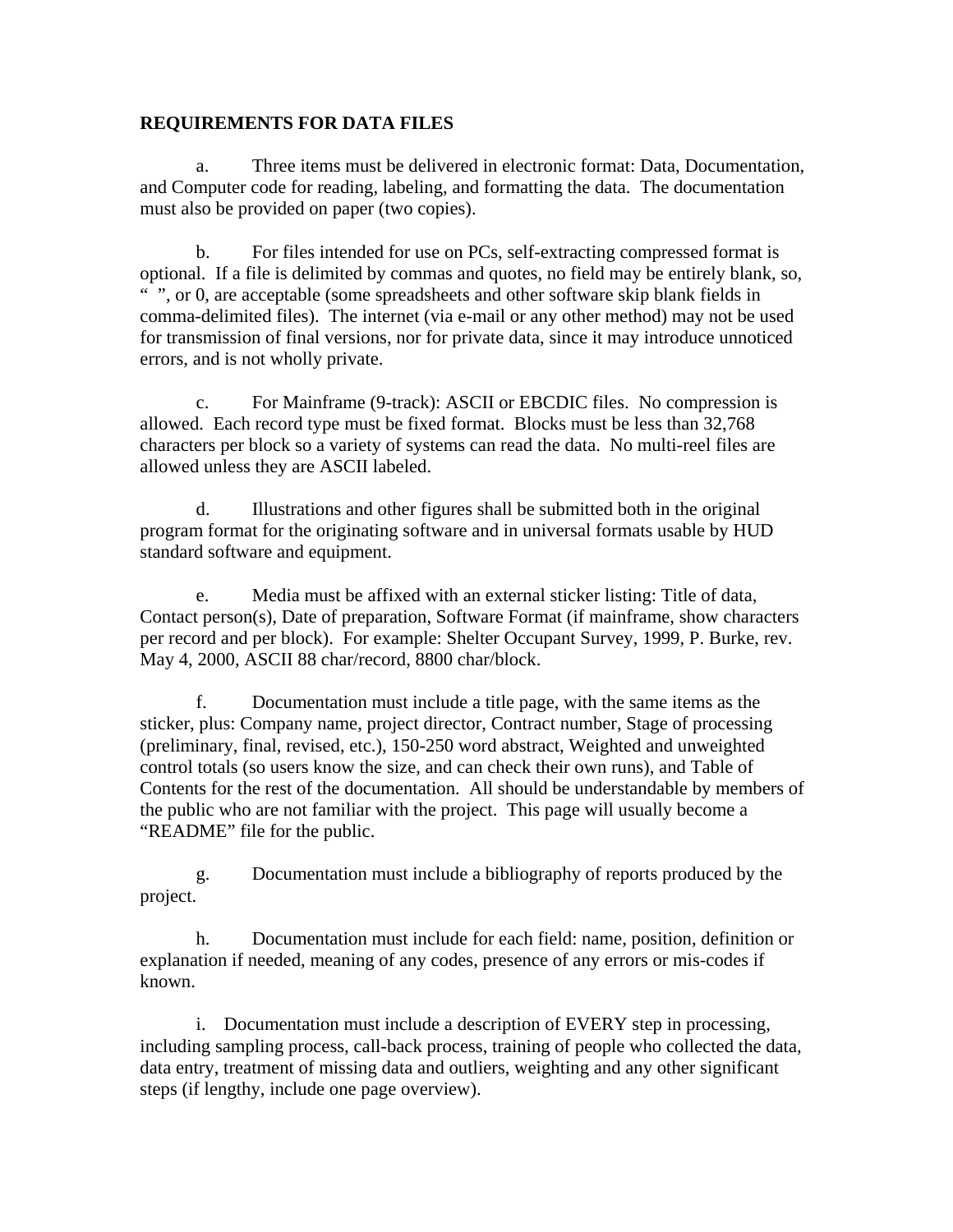j. Documentation must include a statement of non-response rate and any other known omissions or problems.

k. Documentation must include the complete data collection instrument, with variable names written in (marginal notes are also desirable). Unless proprietary software rules prohibit it it, the contractor must provide a working copy of the data collection instrument.

# **CODES**

a. Geography. If instructed by the contract, all addresses must be geocoded. All geocoded address data must include all input address fields and standardized output address fields. All geocoded address data must include a field that reflects the precision of the geocode (i.e. street match, zip+4 match, zip match, etc.). Latitude and longitude must be of a numeric data type with a minimum of six (6) decimal places. All Census geographic codes must be reported in text format, with leading 0s preserved and decimal points, if applicable, must be implied. At a minimum, the following basic Census geographic codes are expected: State, County, Place, Minor Civil Division (where applicable), Tract, Block Group and Block. Metropolitan Area codes must reflect the most current Metropolitan and Micropolitan Core Based Statistical Area (CBSA) definitions set forth by the Office of Management and Budget. All geocoded products must be accompanied by a FGDC-compliant metadata record in HTML or XML format. This metadata must include descriptions of each of the data items described above and the method(s) by which they were derived.

b. Occupation and industry. If present, these must use standard codes of the Census Bureau, Labor Department, or of Office of Management and Budget.

### **DOCUMENTATION FOR SMALL DATA AND PROJECT FILES**

Documentation for project (word processing, spreadsheet, and graphics) files should include disk (or media) labels that include the project name, contact person, contractor, contract number, and date. If the submission consists of multiple files, the contractor should include a README file that briefly describes each file on the disk. Files submitted (particularly final deliverables) should include portable document format (pdf) files suitable for web posting as well as the files in the application format in which they were prepared (doc, xls, etc.). While special protection (password or print restrictions) is desired, those additional requirements will be articulated separately.

### **FORMATS FOR AUDIOVISUAL FILES**

a. CD/DVD: Final versions of videos will be provided on CDs or DVDs. In addition, raw footage will be provided in the same format (CD or DVD). In the case of media anticipated for web posting, delivery in Flash or other format as directed by the FAC-COTR will be used.